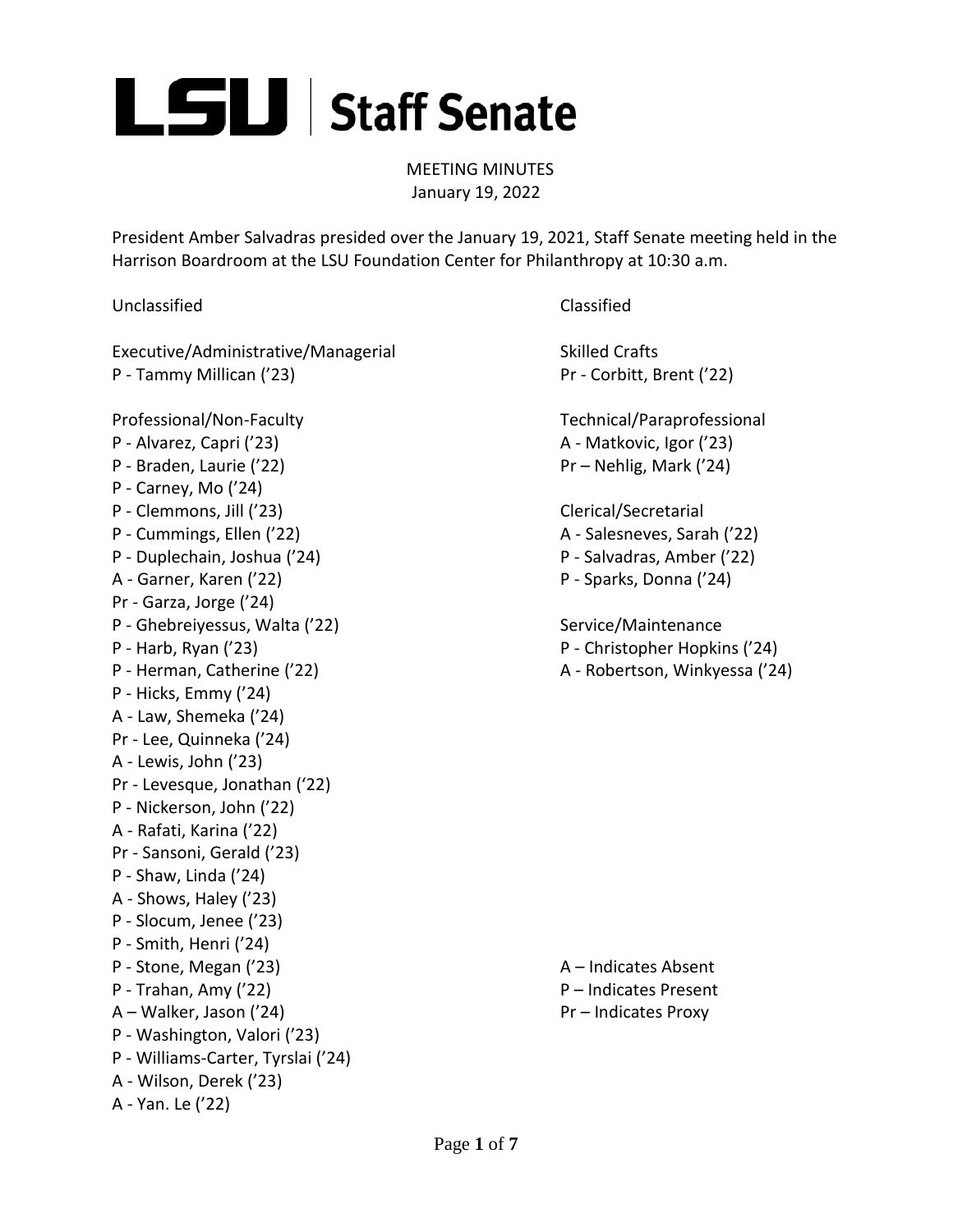#### **GUESTS:**

Lonnie Bennett, Facility and Property Oversight John Blanchard, Facility and Property Oversight Henry Johnson, Facility and Property Oversight Edgar Broussard, Facility and Property Oversight Ira Johnson, Facility and Property Oversight Aaron Cherry, Facility and Property Oversight Michael McInnis, Facility and Property Oversight John Teasley, Facility and Property Oversight Linda Hebert, Family Member of James Hebert Glenda Hebert, Family Member of James Hebert Killian Dumont, International Cultural Center Jenn Kennison, International Programs Brian Favela, Parking and Transportation Services Flo Williams, Athletics Anthony Ware, Campus Federal Credit Union Roxane Berthelot, Campus Federal Credit Union Casey Coughlin, Campus Federal Credit Union

#### **CALL TO ORDER**

The meeting was called to order by President Amber Salvadras at 10:30 a.m.

#### **ATTENDANCE**

There was a quorum with six proxies noted.

#### **PLEDGE OF ALLEGIANCE**

President Amber Salvadras led the Pledge of Allegiance.

#### **APPROVAL OF THE MINUTES** – December 15, 2021 Staff Senate Meeting

A motion to accept the minutes was made by Senator Megan Stone. The motion, seconded by Senator Capri Alvarez, carried.

#### **GUEST SPEAKER – BRIAN FAVELA, PARKING AND TRANSPORTATION SERVICES**

President Amber Salvadras introduced Brian Favela with LSU Parking and Transportation Services.

Brian Favela thanked the Staff Senate for the opportunity to speak with the group today. He mentioned that he has over 20 years of experience in the parking and transportation industry.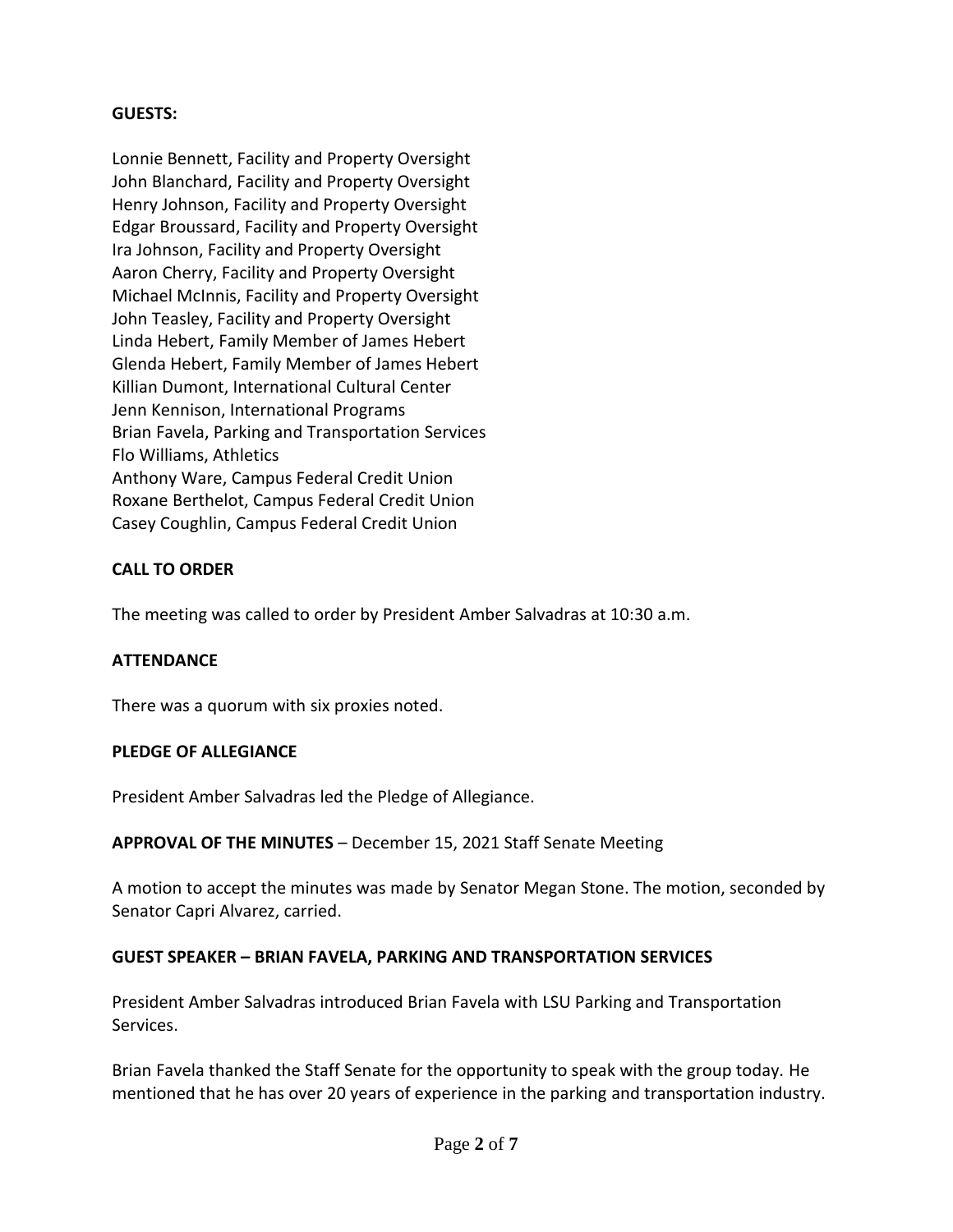He is a military veteran and is currently a Doctoral student with an anticipated graduation date of May 2023.

Brian began by sharing a presentation on initiatives that Parking and Transportation is working on.

He shared his department is already making changes in the 4 months that he has been at LSU. They are using a balanced approach when planning initiatives and projects. They are letting the data drive their decisions as they grow their customer-centered mindset so they can focus on results.

Brian mentioned their customer focus is to continue the roll-out of the Transportation Mobility Plan, to provide different parking products and to improve customer communications. He also mentioned some of the internal business processes of developing and documenting their standard business practices, growing their strategic partnerships and to reimagine the transit system.

Parking and Transportation Services needs to become self-sufficient, become more open and transparent through reporting and to find alternative revenue opportunities. They want to be actively engaged with the LSU Community.

Brian mentioned what they have done so far which included a waitlist clean-up where 210 individuals were placed in "C" permit parking lots. The AgCenter lot changed from resident only to mixed use for both commuters and residents. He has realigned his team within the department. The Law Center lot also has available parking due to an available parking pilot project.

Some of the projects underway include:

- Continue to clean-up "C" parking permit lot wait lists
- Explore and implement "B" parking permit solutions
- Conduct quarterly physical lot counts
	- o Beginning February 2022
- Install parking occupancy counting systems in most commuter lots
- Offer different parking permit options to all customers
- Virtual sales environment
- Communications Opt-In solution

Brian mentioned some "B" parking permit facts:

- There were 2057 "B" parking permits sold
- There are only 1990 "B" parking permitted spaces available which is a 3% oversell (25% 50% is the industry standard)

Their focus is to clean-up the "C" parking permit wait lists and to collect occupancy data.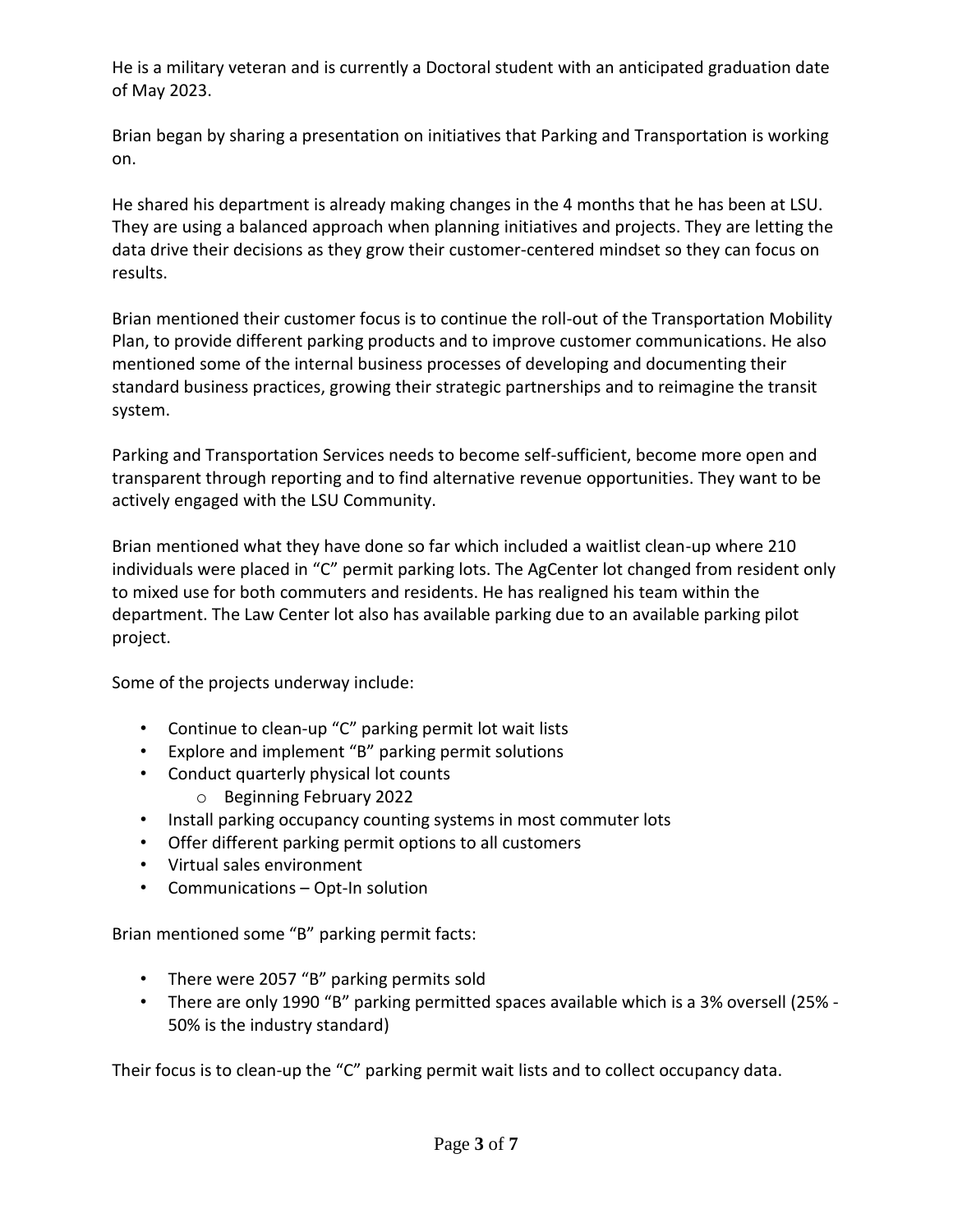The 210 individuals who were placed in "C" parking permitted lots impacted 8 available "B" parking permit spaces.

Their focus is to collect occupancy data, focus on offering other nearby "C" permit parking spaces to wait list customers and to publish open "C" parking permit spaces where available where no wait list exists.

The floor was opened for questions.

President Salvadras thanked Brian Favela for attending today's meeting.

# **PRESENTATION OF FLAG TO THE FAMILY OF JAMES HEBERT**

President Amber Salvadras announced that the Staff Senate would like to present the flag honoring Mr. James Hebert, Jr.

Mr. Hebert was a native of Plaquemine, Louisiana. He was hired at LSU on December 14, 1998 and worked as a Heating, Ventilation and Air Conditioning Refrigeration Master Mechanic. Mr. James Hebert, Jr. passed away on August 8, 2021, with 22 years, 7 months, and 25 days of service as an employee of LSU.

As LSU Policy Statement 63 states, in cases of employees with 10 or more years of service at LSU, an LSU flag will be flown in honor of the deceased employee. The flag will be flown for 24 hours then folded and placed in an engraved case with the name and date that it was flown in the employee's honor.

Mr. James Hebert, Jr.'s flag was flown over the Parade Grounds on November 5, 2021.

President Amber Salvadras announced that it is an honor for her to be able to present this flag to the family of Mr. James Hebert, Jr.

It was also announced that several of Mr. Hebert's co-workers who made the case that the flag was placed in, signed the bottom of it.

# **GUEST SPEAKER – KILLIAN DUMONT, INTERNATIONAL CULTURAL CENTER**

President Amber Salvadras introduced Killian Dumont with the LSU International Cultural Center.

Killian Dumont thanked the Staff Senate for the opportunity to speak with the group today. She wanted to speak with the full senate today to mention the changes that they have happening and to seek staff support.

The International Cultural Center serves to promote internationalization at LSU, foster friendships, and facilitate greater interaction and understanding among international students at LSU and the Capital Area community through educational, cultural, and social activities, events and meetings.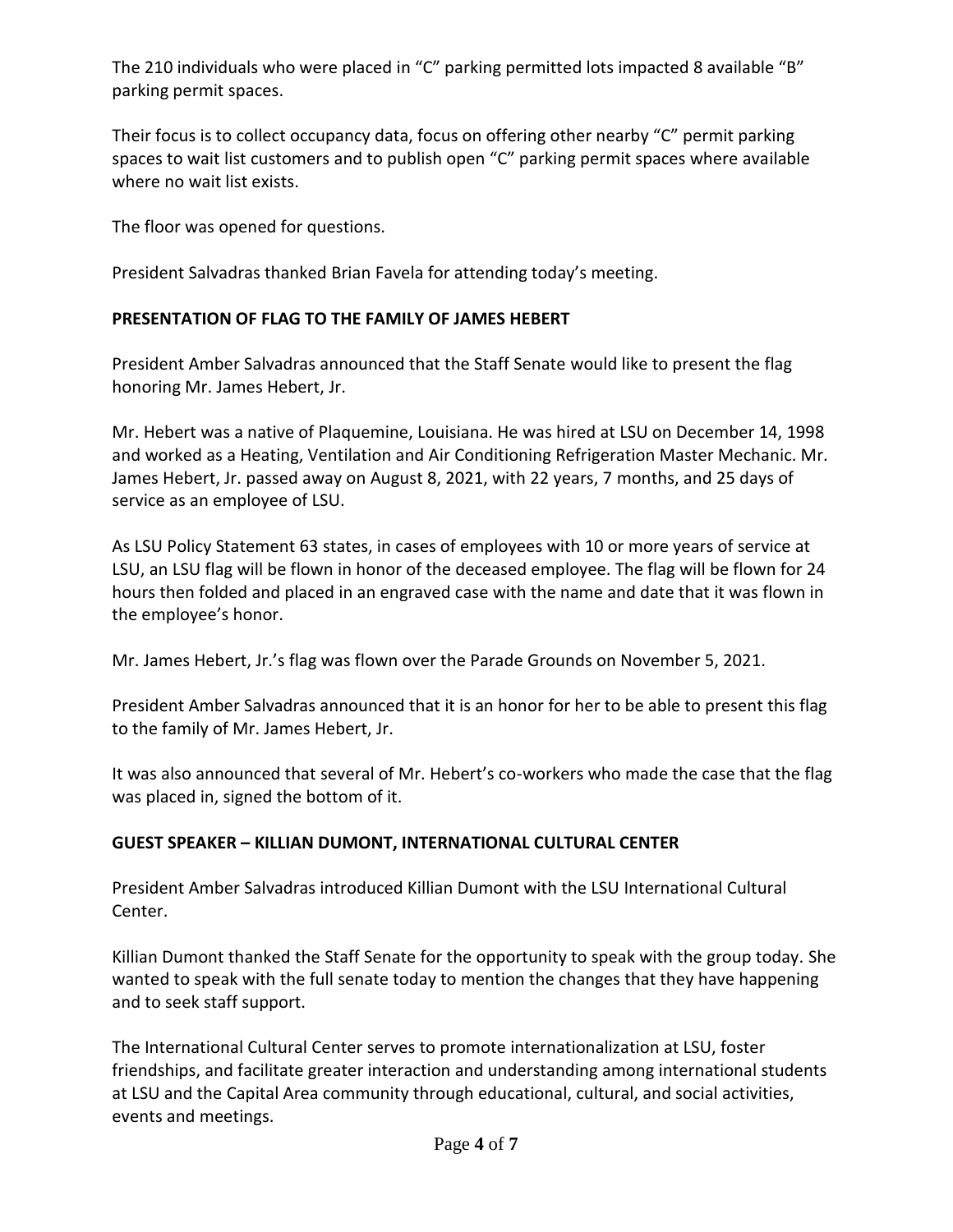The International Cultural Center supports the LSU international population through:

- Inviting student, scholar, faculty and staff to participate in ICC programming
- Collaborating with LSU colleges, departments, community partners, and registered LSU student organizations to broaden the scope of events at the ICC.
- Providing opportunities for event and programming requests, volunteering, student employment, and feedback
- Hosting a [roommate search board](https://www.lsu.edu/intlpro/icc/roommate.php) for students to find housing in Baton Rouge

They are currently working a new swap shop where donations of household items are received and students can shop for what they would like to use while they live on campus. There is a high demand for pots and pans and small kitchen appliances.

They are also looking for volunteers to provide temporary housing and transportation in case of emergency situations. This network would be in place for those who may need a place to stay or a ride to/from the airport. They hope to publish a newsletter soon to help get the word out.

President Salvadras thanked Killian Dumont for attending today's meeting.

# **PRESIDENT'S REPORT**

President Amber Salvadras reviewed relevant meetings in which she attended.

- December 20 Attended a meeting with Dan Bureau who is the Assistant Vice President for Student Health and Wellbeing. In his short time at LSU, he has come to learn about the campus environment for our students related to wellbeing. He has noticed some challenges that we are facing in staff wellbeing as well. He said "As Staff Senate President, I know this is of importance to you and I want to be helpful in steps to address such concerns." He will be invited to join a future meeting to discuss further
- January 7 Held the Executive Committee meeting in preparation for the month of January
- January 10 Attended a meeting with Donna Torres to provide an update on what the Staff Senate is working on
- January 14 Attended a meeting with the Administrative Process Improvement Committee (APIC). The primary purpose of APIC is to provide a forum for employees to identify potential opportunities for improvement in our operational and administrative processes and procedures. Aiming for a balanced ethical, inclusive, and simple operational process should be a frequent task when either designing or reviewing administrative processes campus-wide. Excellence in operational processes can be best achieved when systemic issues are identified, remedied, and eliminated. Some common systemic issues may include excessive checkpoints, bottlenecks in process, and the continued use of traditional practices without a present purpose or without consideration for new technologies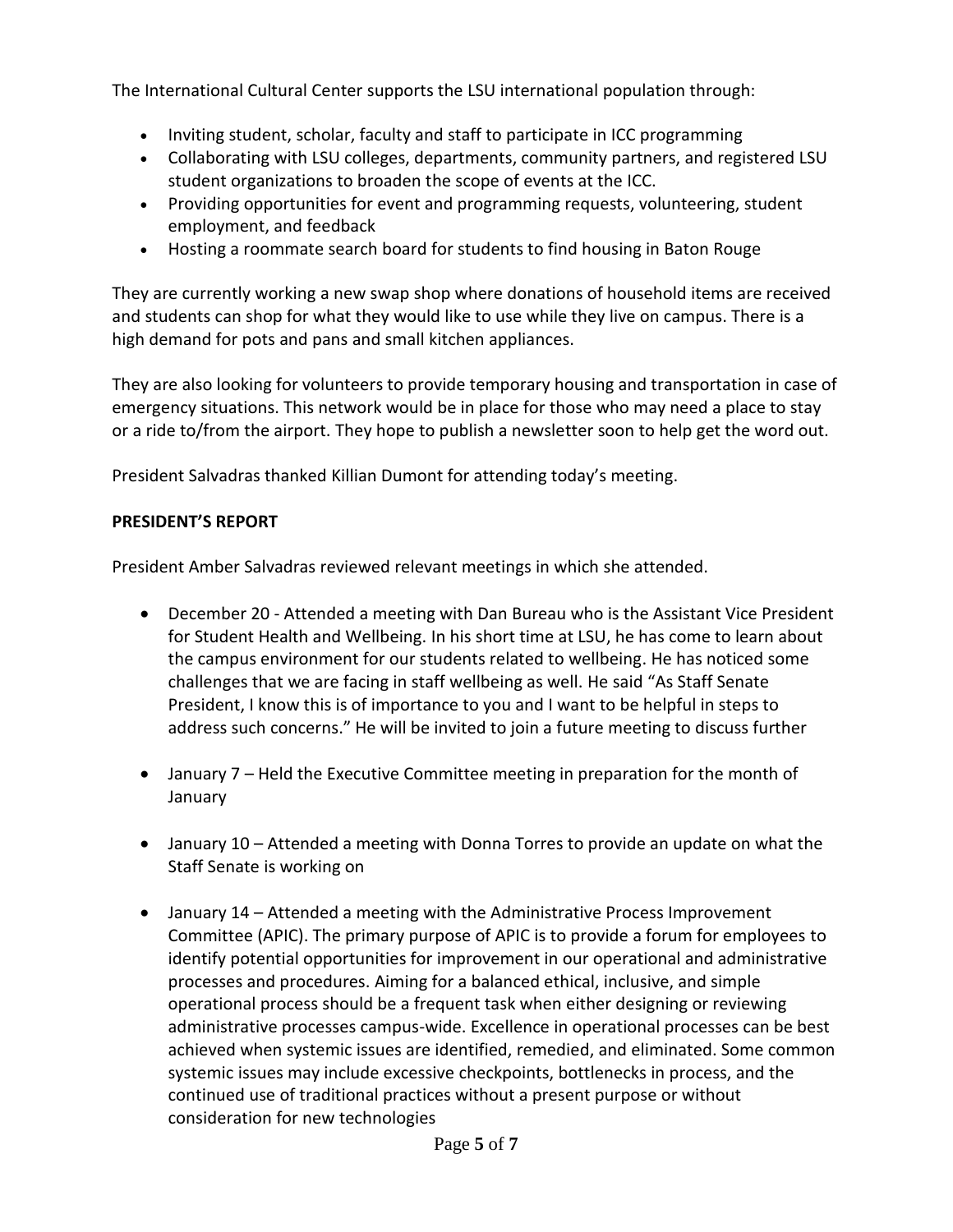January 14 – Attended a meeting with Ryan Landry with Academic Affairs to discuss Policy Statement 63 regarding the death of a student or employee for clarification of the flag process. Several representatives from Human Resource Management, the President's Office, and Tracy Blanchard were in attendance

## **COMMITTEE REPORTS**

# **Campus Communicators**

Senator Josh Duplechain reported that the Campus Communicators met on December 15, 2021. He provided a written report that was included in the meeting packet for review.

## **University Council on Gender Equity**

President-Elect Tammy Millican reported that the University Council on Gender Equity (UCGE) met on January 7, 2022. She provided a written report that was included in the meeting packet for review.

## **OLD BUSINESS**

# **Staff Senate Budget/Gift Fund**

Treasurer Catherine Herman provided a written financial report that was included in the meeting packet for review by the full Senate.

## **Staff Senator Photos**

Staff Senate Administrative Coordinator Melonie Milton announced that the apparel items are still available for pick-up in 330 Thomas Boyd Hall.

The Office of Communications & University Relations has paused scheduling due to the high number of positive Covid-19 cases. Their plan is to resume taking them next month as long as the number of positive cases goes down. They will update their availability for scheduling as soon as it is safe to do so.

## **Future Guest Speakers**

If anyone has any suggestions for a Guest Speaker, please send those to the Executive Committee.

## **NEW BUSINESS**

## **February Meeting**

Matt Lee with Academic Affairs.

Tiffany Mason with the Office of Risk Management.